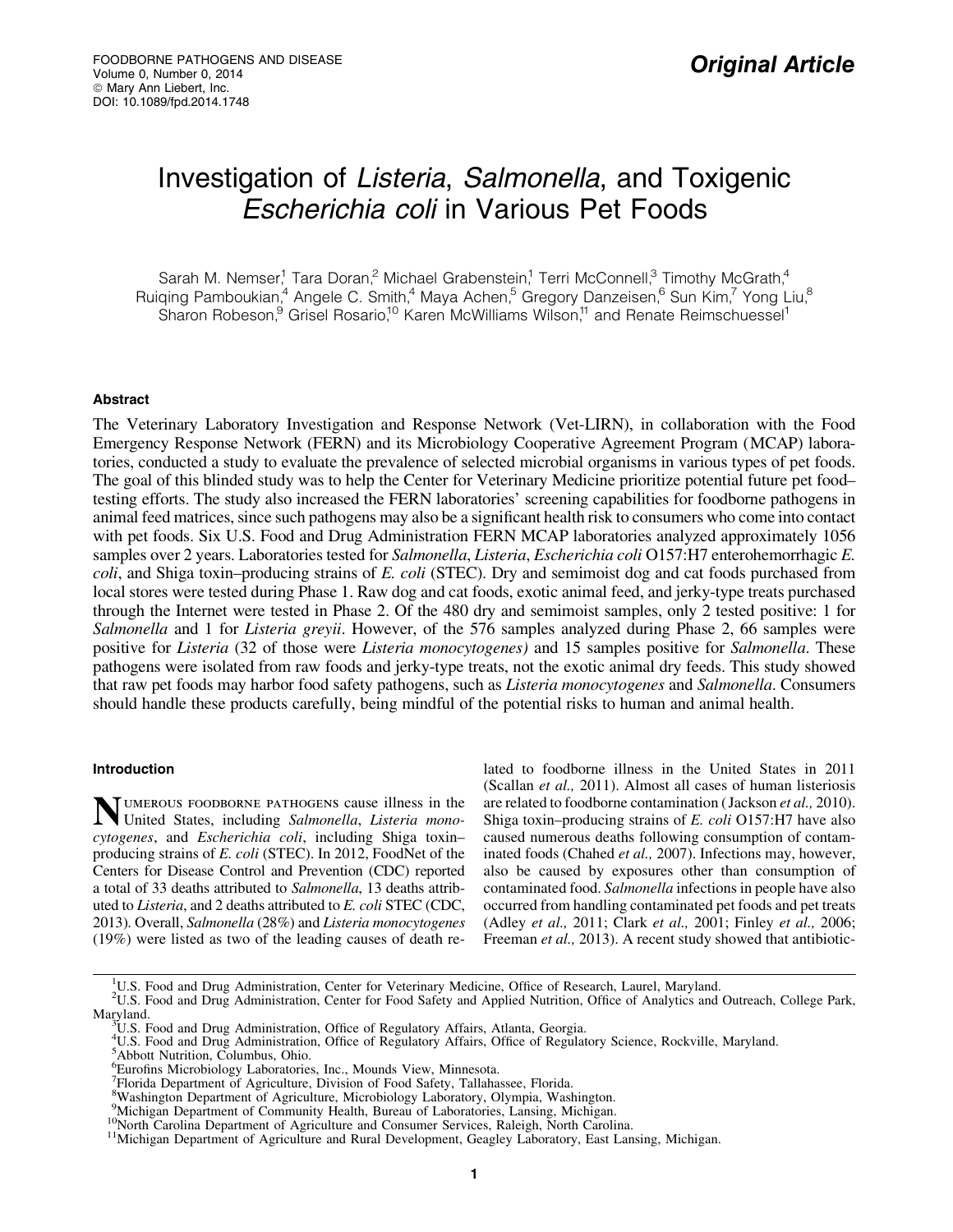resistant *E. coli* could easily spread between humans and their pets (Martins *et al.,* 2013). Due to the serious nature of *Salmonella*, *Listeria*, and *E. coli* O157:H7, enterohemorrhagic *E. coli* (EHEC), and STEC-related illnesses, the Center for Veterinary Medicine's (CVM) Veterinary Laboratory Investigation and Response Network (Vet-LIRN) began working with the Food Emergency Response Network (FERN) and their Microbiology Cooperative Agreement Program (MCAP) laboratories to evaluate the prevalence of these microbial organisms in various types of pet foods and treats. Two phases of the study were conducted, with the first testing basic dry and semimoist dog and cat foods. This was followed by testing

more unusual pet food products including raw foods, exotic animal feeds, and jerky-type treats. The goals of this collaborative study were to (1) increase the capability of FERN laboratories to work with animal feed matrices, and (2) provide CVM with data regarding the occurrence of food safety pathogens in various animal feeds to prioritize potential future pet-food testing efforts.

#### Materials and Methods

#### Sample collection

Phase 1 was from October 1, 2010 through September 30, 2011. Six laboratories purchased 20 samples each quarter comprising 5 samples from each of the follow feed types: dry dog food, semimoist dog food, dry cat food, and semimoist cat food, totaling 80 samples per laboratory. Dry food included pellet- or kibble-type food typically packaged in bags for retail sale. Semimoist foods were typically packaged in pouches for retail sale and included pouched dog and cat foods and food treats shaped as bacon, fish, pork chops, and burgers. Canned and wet pet foods were not collected as part of this project. Overall, 480 samples were analyzed in Phase 1.

Phase 2 was from October 1, 2011 through July 30, 2012. Six laboratories each received 30 samples purchased from the Internet during 3 time periods. Three feed types were tested including raw dog and cat foods, exotic animal food, and jerkytype treats. Laboratories received 30 samples each time period comprising 10 samples from each of the 3 feed types, totaling 90 samples per laboratory. Raw foods were usually frozen and comprised ground meat- or sausage-type tubes of products made from animals such as rabbits and cows. It is unknown how long frozen samples had been frozen prior to shipping. Dry foods excluded cat and dog foods, but included hamster, gerbil, rabbit, amphibian, or bird food and pellets. Jerky-type treats included chicken jerky products, pig ears, and bully stick–type products. All samples were tested within 4 months of receipt. Overall, 576 samples were analyzed in Phase 2.

The study was not a regulatory surveillance program, and manufacture information was blinded.

#### Microorganism isolation and identification

Laboratories analyzed for the presence of food safety pathogens including *Salmonella*, *Listeria*, *E. coli* O157:H7 (EHEC), and STEC. Analysis for the presence of *Salmonella* species in all food types was performed following AOAC Official Method of Analysis 2004.03 (AOAC, 2007), VI-DAS<sup>®</sup> (BioMerieux, Inc., Hazelwood, MO), in conjunction with the Bacteriological Analytical Manual (BAM), Chapter 5, Online version, December 2007 (Andrews, 2007), with some modifications. Laboratories performed biochemical identification from only 6 typical triple sugar iron agar (TSI)/ purity plates instead of the BAM-required 12, and laboratories performed testing only on suspect isolates through serological somatic O tests. CVM enforces the *Salmonella* zero-tolerance policy in pet food, and any culture that is positive is considered contaminated; therefore enumeration was not conducted.

Analysis for the presence of *Listeria* species in all food types was performed following AOAC Official Method of Analysis 999.06 (AOAC, 2005), VIDAS<sup>®</sup> LIS (BioMerieux, Durham, NC), in conjunction with the BAM, Chapter 10, Online version, January 2003 (Hitchins, 2003), with some modifications. Laboratories performed biochemical identification from suspect isolates to the genus and species level, as required by BAM; however, laboratories did not perform any subtyping of isolates or enumeration tests.

Analysis for the presence of *E. coli* O157:H7 was performed following the U.S. Department of Agriculture Microbiological Laboratory Guidebook Chapters 5A.01 and 5.04 (USDA-FSIS 2008a, 2008b) using the BAX<sup>®</sup> MP (DuPont Qualicon, Wilmington, DE) screening assay kit in conjunction with immunomagnetic separation (IMS) assays on positive enrichments. Based upon their capabilities, laboratories had the option of performing IMS using Pathatrix® (Life Technologies, Carlsbad, CA), Bead Retriever® (Invitrogen, Carlsbad, CA), or OctoMACS® (Miltenyi Biotec Inc., Auburn, CA). Suspect isolates were biochemically identified and subjected to latex agglutination assays to confirm both O157 and H7 antigens using the RIM<sup>®</sup> kit (Remel, Lenexa, KS). Additionally, positive isolates were tested for toxins using the Meridian Premier® EHEC kit (Meridian Diagnostics Inc., Cincinnati, OH). During Phase 2, three laboratories performed additional testing for non-O157 STECs in Phase 2 matrices using the BAM, Chapter 4a, Online Version, July 2009, for both *E. coli* O157:H7 and non-O157 STECs (Feng *et al*., 2009). The screening assay performed was the BAM real-time polymerase chain reaction (qPCR), followed by the BAM confirmation algorithm to the point of biochemical identification and latex agglutination.

## Results

During Phase 1, a total of 480 samples of dry and semimoist dog and cat foods were analyzed. Only one sample (dry cat food) was confirmed positive for *Salmonella*. One sample (dry cat food) was confirmed positive for *L. greyii*. No positives were confirmed for *L. monocytogenes* or *E. coli* O157:H7.

During Phase 2, 576 samples including raw dog and cat foods, exotic animal food, and jerky-type treats were analyzed. These products were chosen for the second phase to widen the scope of the investigation beyond the routine animal food types which were tested in the past and during Phase 1. A total of 15 samples (8%) were confirmed positive for *Salmonella*, all positives were found in raw food products. A total of 32 samples (16%) were confirmed positive for *L. monocytogenes*, again, all in raw food products. Additionally, 34 samples (14%) were confirmed positive for other *Listeria* species in raw food products and jerky-type treats. In Phase 2, no *E. coli* O157:H7 was isolated from any products, but a total of 10 samples were confirmed positive for non-O157 STECs. Table 1 provides results of samples analyzed during Phase 2.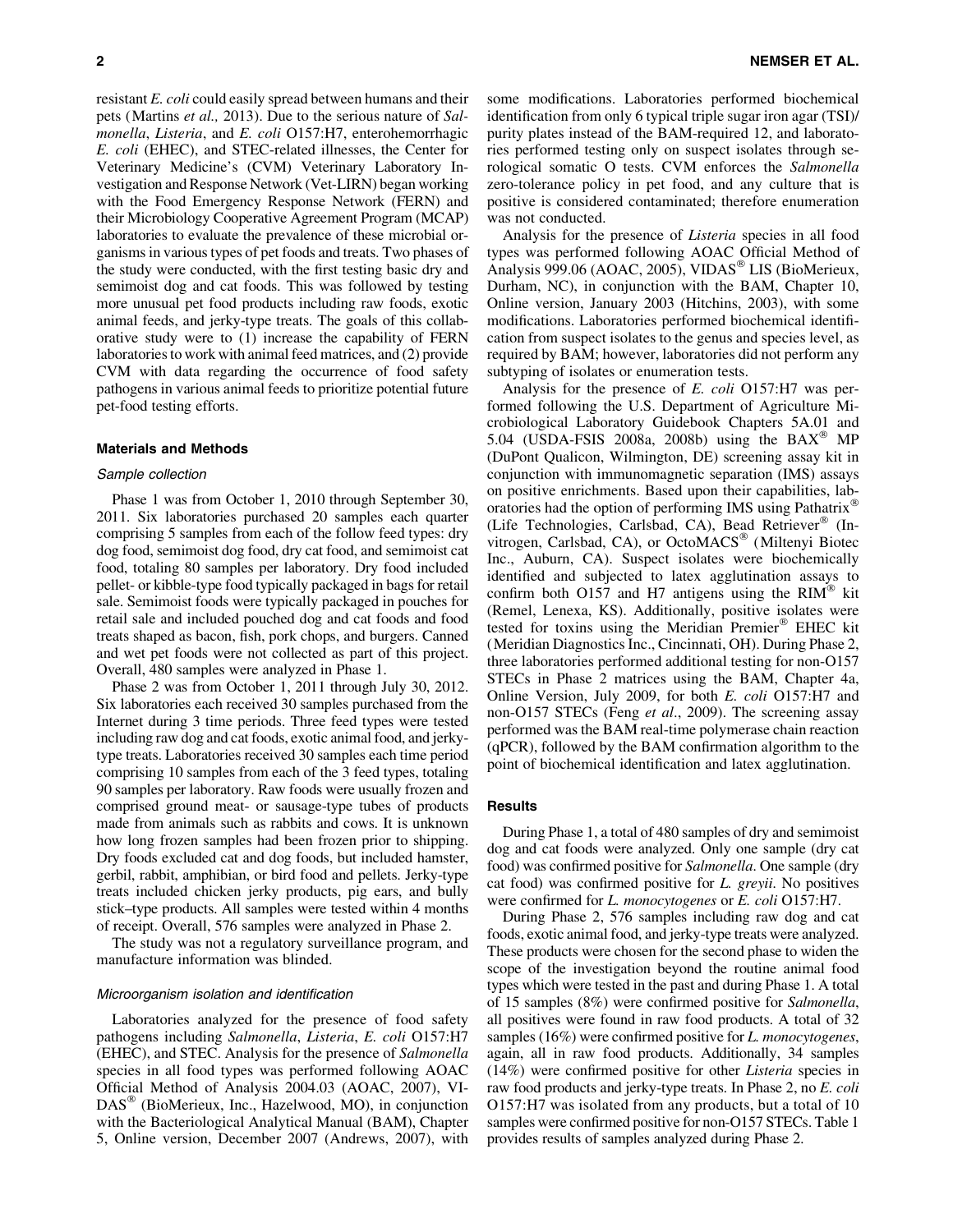| Commodity name                    | Trimester 1  |                          |                               | Trimester 2  |                                  |                               | Trimester 3  |                          |                               |                   |
|-----------------------------------|--------------|--------------------------|-------------------------------|--------------|----------------------------------|-------------------------------|--------------|--------------------------|-------------------------------|-------------------|
|                                   | Raw<br>foods | Drv<br>(exotic<br>foods) | <b>Jerky</b><br>type<br>treat | Raw<br>foods | Drv<br>(exotic<br><i>foods</i> ) | <b>Jerky</b><br>type<br>treat | Raw<br>foods | Dry<br>exotic)<br>foods) | <b>Jerky</b><br>type<br>treat | Total<br>analyzed |
| No. analyzed                      | 57           | 60                       | 65                            | 74           | 70                               | 66                            | 65           | 50                       | 59                            | 576               |
| No. SLM positive                  |              | 0                        | $\theta$                      | 9            | 0                                | $\Omega$                      |              |                          | $^{(1)}$                      | 15                |
| No. LIST mono positive            |              |                          |                               | 17           | 0                                |                               | 10           |                          |                               | 32                |
| No. other LIST positive           |              |                          |                               | 19           | 0                                |                               | 6            |                          |                               | 34                |
| No. EHEC positive                 |              |                          | 0                             | 0            | 0                                | 0                             |              |                          |                               | $\Omega$          |
| No. STEC positive<br>$(non-O157)$ |              | 0                        |                               | 4            | $\theta$                         |                               |              | $\theta$                 | $\Omega$                      | 10                |

Table 1. Phase 2 Results by Trimester and Food Type

SLM, *Salmonella*; LIST, –*Listeria*; EHEC, enterohemorrhagic *Escherichia coli*; STEC, Shiga toxin–producing strains of *Escherichia coli.*

## **Discussion**

Overall, this project achieved both goals of increasing capability of laboratories to work with animal feed matrices and providing CVM with data regarding the occurrence of food safety pathogens in various animal feeds. The collaboration helped to enhance communication between networks and laboratories and increase the participating laboratory capability to handle human pathogenic bacteria in animal feed. Additionally, this study provided CVM with valuable information. This project was not a regulatory surveillance program, and no regulatory action occurred based on positive results; however, the results will be used to help CVM assess future testing needs and provide warnings to consumers.

This study showed that raw pet foods and jerky-type treats may harbor food safety pathogens, such as *L. monocytogenes*, *Salmonella,* and non-O157 STECs, and consumers should take appropriate precautions when handling these products. Numerous cases of human salmonellosis have been linked to contaminated dry dog and cat foods. From 2006 to 2008, an outbreak of *Salmonella Schwarzengrund*, which included 79 illnesses over 21 states, resulted in the recall of 105 brands of dry pet food and the permanent closure of the manufacturing plant (Behravesh *et al.,* 2010). In 2012, there was an outbreak of human *Salmonella enterica* serotype Infantis infections related to exposure to dry dog food (CDC, 2012; Imanishi *et al.,* 2014). With the dog and cat population in the United States estimated at 65 million and 78 million animals, respectively, according to the 2002 American Pet Product Manufacturers Association National Pet Survey (Finley *et al.,* 2006), a significant human population is exposed to pet food and treats. Surveys, between 2002 and 2009, for the presence of *Salmonella* in animal feeds, feed ingredients, pet foods, treats, and supplements showed that *Salmonella* prevalence decreased (especially in feed ingredients and pet foods and treats); however, outbreaks continue (Li *et al.,* 2012). Our study supports the conclusion that *Salmonella* prevalence in dry feeds has decreased, since we found only one *Salmonella* positive out of 480 dry and semimoist cat and dog food samples tested. Pet owners still need to take appropriate hygiene precautions, such as thorough hand washing, after handling pet food and treats.

In recent years, various groups have advocated feeding raw food diets to companion animals. This practice poses health risks to both animals and owners. A limited study, completed in Canada, showed that dogs fed a BARF (bones and raw

food) diet were more likely to shed *Salmonella* in their stool than dogs fed commercial diets ( Joffe and Schlesinger, 2002). There is an increasing trend of feeding raw meat diets in the United States, and these raw diets pose a risk to pet owners due to an increased risk of bacterial contamination from handling these products (Freeman and Michel, 2001). The results from our investigation show that these raw pet food products can contain pathogenic bacteria. In 2011, a study in California evaluated raw horsemeat diets in zoo settings and screened for *Salmonella* and E*. coli*, but not *Listeria* (Singleton *et al.,* 2012). This study found one sample positive for *Salmonella* out of 54 samples that were screened using a sandwich ELISA test. The data show fewer positives than previous studies from zoos, which reported up to 60% positive findings for raw diets (Richter and al-Sheddy, 1990; Singleton *et al.,* 2012). The Singleton study tested a small number of samples (54) and did not use standard microbial culture methods, which may have resulted in underreporting of positives from the raw meat diet. Our study used standard culture methods, tested more samples, and screened for a wider range of bacteria, including *Listeria*. We found that the raw pet food products could be contaminated with either *Salmonella*, *Listeria monocytogenes,* or both pathogens.

Ours is the first report of *Listeria monocytogenes* contamination of commercial pet foods. There is one case report of an abortion in a dog consuming a raw food diet, although the source of the infection was not confirmed (LeJeune and Hancock, 2001). *L. monocytogenes* was isolated from dog and cat fecal samples in a study that looked at the occurrence of the pathogen in domestic and companion animals (Weber *et al.,* 1995). Thus, dogs and cats harbor, and sometimes can be adversely affected by, this pathogen. Due to the serious health consequences of *L. monocytogenes* infections, especially in pregnant women (Mylonakis *et al.,* 2002; Jackson *et al.,* 2010), it is important for veterinarians, public health experts, and consumers to be made aware of the potential presence of *L. monocytogenes* in raw pet foods. Owners who decide to feed these products should take strict precautions to avoid infection by thoroughly washing hands and disinfecting all surfaces and objects that come in contact with raw pet foods. Public health experts also need to consider the potential for exposure from raw pet foods when trying to determine the source of an infection. Finally, producers of these products should take steps to reduce the potential for contamination with food safety pathogens.